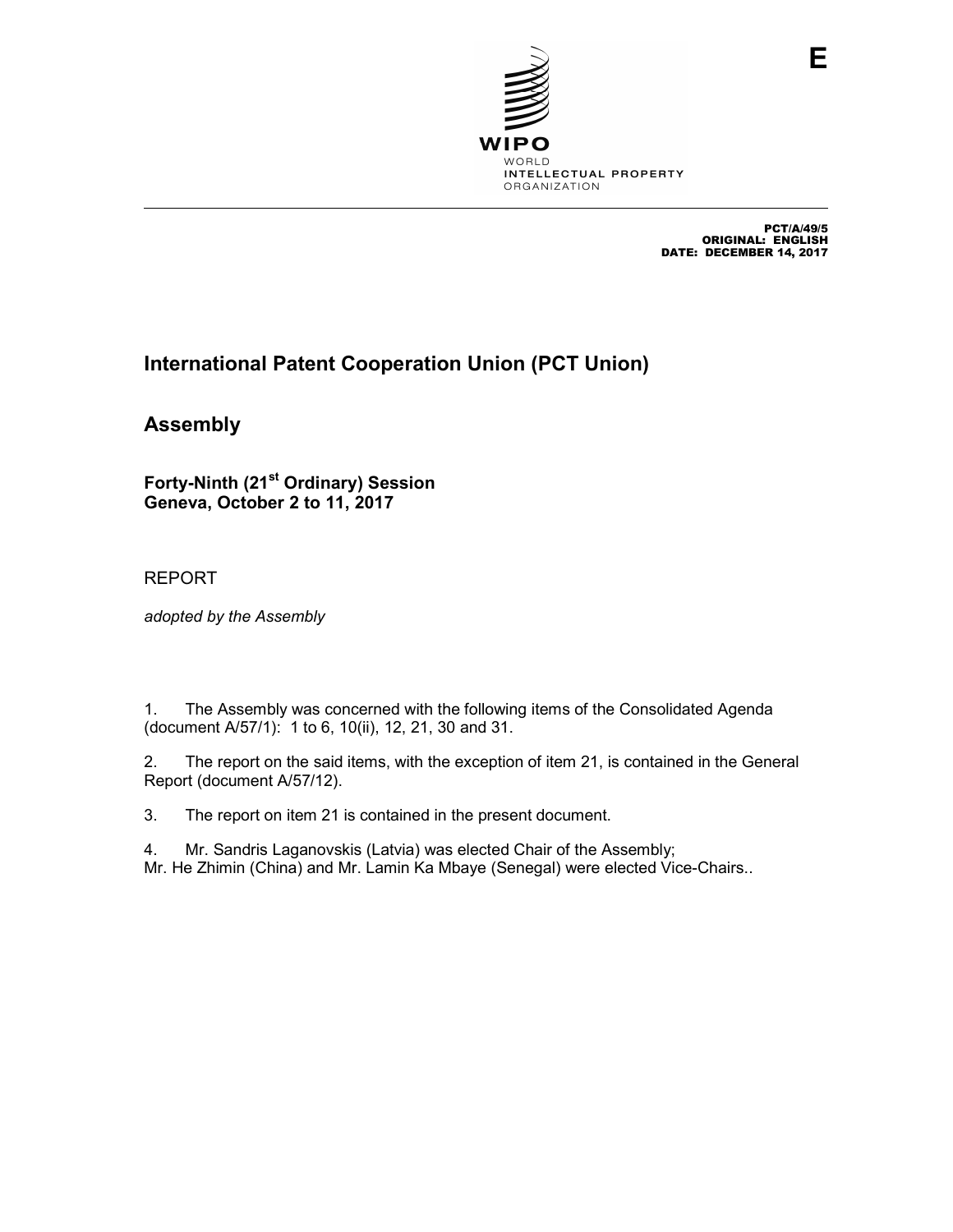#### ITEM 21 OF THE CONSOLIDATED AGENDA

# PCT SYSTEM

5. The Chair welcomed all delegations, especially the Delegation of Jordan, which had acceded to the PCT since the previous session of the Assembly in October 2016.

#### Report on the PCT Working Group

6. Discussions were based on document PCT/A/49/1.

7. The Secretariat introduced the document, which set out a report of the tenth session of the PCT Working Group. The session had a full agenda, with 25 agenda items and 23 working documents. This demonstrated the continued interest in the development of the PCT System as the central pillar of the international patent system to bring about further improvements for the benefit of Offices and users. A separate document (document PCT/A/49/4), setting out changes to the PCT Regulations approved by the Working Group, had been submitted to the Assembly for decision. An overview of all items discussed during the session was provided in the Summary by the Chair attached to the document.

8. The Delegation of Costa Rica, speaking on behalf of the Group of Latin America and the Caribbean (GRULAC), stated its support for the approval and rapid implementation of the proposal by Brazil set out in document PCT/WG/10/18, which proposed fee reductions for universities in developing countries.

9. The Delegation of Chile expressed support for the statement by the Delegation of Costa Rica on behalf of GRULAC. Since the National Industrial Property Institute of Chile had been appointed as an International Searching and Preliminary Examining Authority under the PCT, it had made important improvements to be at the forefront of patenting and had been playing an important role in Latin American and the Caribbean region. As a country, Chile wished to continue to contribute to the improvement of patent systems, providing a quality service not only for Latin American countries but also for the countries of the Caribbean if they so required. For this reason, the Delegation hoped for the extension of the appointment of the National Industrial Property Institute of Chile as an International Searching and Preliminary Examining Authority under the PCT during this session. The Delegation concluded by reiterating its support for the proposal by Brazil set out in document PCT/WG/10/18 for fee reductions for universities in developing countries and hoped that discussions could continue about facilitating the participation of universities in the international patent system and providing incentives for innovation.

10. The Delegation of China, speaking on behalf of Brazil, Russian Federation, India, China and South Africa (BRICS), reiterated its support for the proposal by Brazil set out in document PCT/WG/10/18 for fee reductions for universities in developing countries, which would adjust the fee reduction policy in the right direction for the development of the PCT System. It would not only give greater encouragement to university innovation and creativity, but also further promote technology dissemination and expand accessibility and the influence of the PCT System through extending the scope of fee reductions to universities, especially those in developing countries. As indicated in the proposal, the reductions would also give potential applicants from universities the opportunity to file more PCT applications, which may, to a great part, balance the revenue loss from WIPO in this field. The proposed fee reduction for universities would be a real assistance by WIPO for developing countries in enhancing innovative activities, as a valuable supplement to training and education programs carried out by the Organization.

11. The Delegation of Brazil supported the statements made by the Delegation of Costa Rica on behalf GRULAC and the Delegation of China on behalf of BRICS. A basic element of the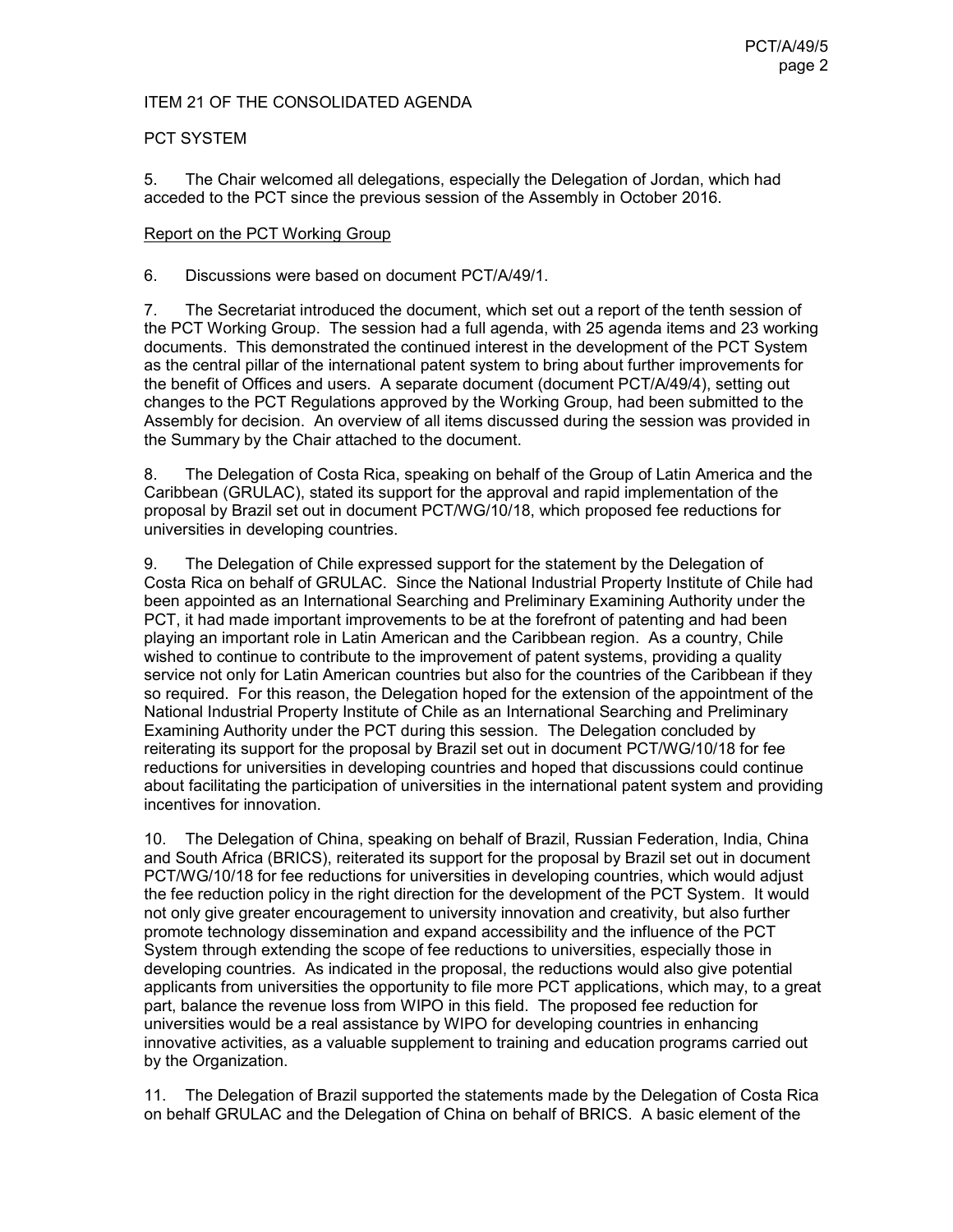international intellectual property system was to stimulate technological innovation and creativity by fostering cooperation between Member States. This was reflected in the major relevant international treaties, such as the Agreement on Trade-Related Aspects of Intellectual Property Rights (TRIPS Agreement) as well as the PCT. In the preamble of the PCT it stated "that cooperation among nations will greatly facilitate the attainment of these aims"; these aims included "to make a contribution to the progress of science and technology" and also "to facilitate and accelerate access by the public to the technical information contained in documents describing new inventions". However, challenges remained with regard to the need to increase the use of WIP's global registration systems by developing countries. There was a clear and concrete necessity of action by WIPO and its Member States to address this issue, in particular in the PCT. A very effective way for doing so was through fees. As stated by the International Bureau during the PCT Working Group, fees in essence served two distinct functions: first, to recover costs, and second, to serve as a regulatory tool to influence filing behavior. The proposal for fee reductions for universities in developing countries aimed at making full use of PCT fees as a regulatory tool by positively influencing the filing behavior of universities, but without substantially affecting the cost recovery function of those fees. The targeted fee reductions would generate concrete improvements by bringing about a 7 per cent increase in PCT applications from developing countries, advancing innovation and stimulating activity. It would also be in line with several of the strategic goals of WIPO, such as strategic goals 2, 3, 5 and 7, as well as the stated goal of WIPO of ensuring a more widespread use of services provided by WIPO's global registration systems. At the tenth session of the PCT Working Group, the proposal had received the support of delegations speaking on behalf of a total of 108 countries, representing more than two thirds of all PCT Member States. There was an urgent need of providing a response to the legitimate demand of those countries, which came from different regions and had different levels of development. Furthermore, as proposed in document PCT/WG/10/18, Brazil understood that a fee reduction for universities from developed countries could also be discussed, taking into account estimations regarding the financial impact made by the WIPO Chief Economist. The implementation of such a fee policy would enable the use of a large pool of scientific and technological talent in these universities. There was a genuine need to tap this knowledge source and to create additional incentives to enable the production of innovative products and services. The proposed fee reduction would encourage the use of the PCT System and increase the diversity in the geographical composition of applications, generating additional demand in the medium term for PCT services. In conclusion, the Delegation called on all Member States to support and approve the discussion of this proposal, that, when implemented, would create a small fee reduction for the benefit of the international community, promote the use of the patent system and take a first concrete step following the discussions related to PCT fee elasticity.

12. The Delegation of the Russian Federation expressed its support for the statement made by the Delegation of China on behalf of BRICS and other delegations that had spoken on the subject of reduced fees for universities, which would be an additional stimulus for the development of the PCT System.

13. The Delegation of the United States of America stated that it looked forward to continuing to discuss the proposal from Brazil for a fee reduction for universities and related issues in the PCT Working Group.

14. The Delegation of Greece expressed satisfaction with the performance of the PCT System, noting that increased PCT filings had contributed to the positive financial result of WIPO in 2016. The PCT System was robust, thanks to the tireless efforts and commitment of the staff at the International Bureau. For a system to remain robust, continuous improvement needed to take place to respond to new challenges and to the changing needs of users. At the same time, it needed to be conducive to innovation and provide incentives to ensure accessibility to any interested user, especially those with limited financial resources. In the past two years, reductions in the international filing fee for eligible natural persons had enabled Greek applicants to file international applications and pursue the protection of innovative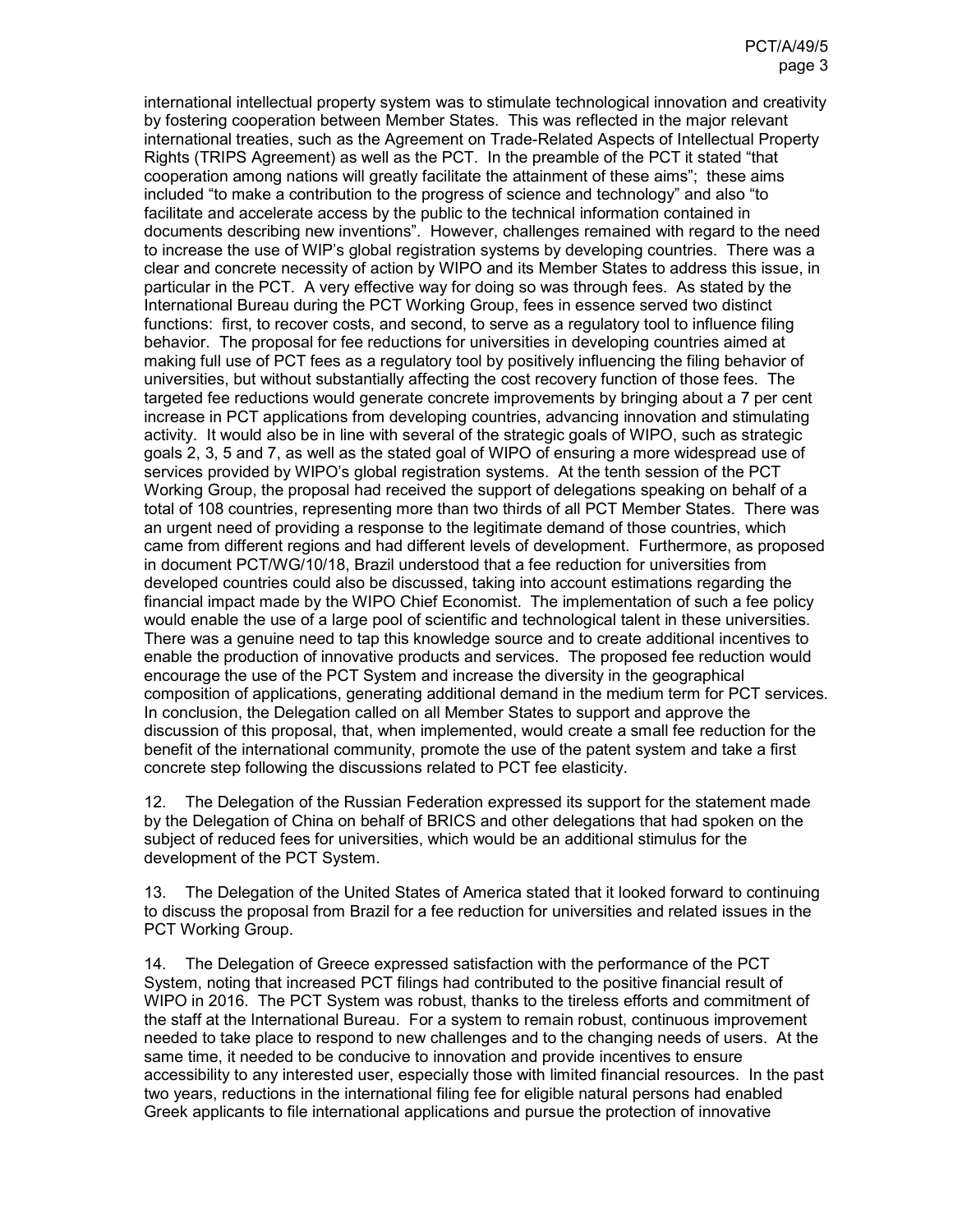products worldwide. University-driven innovation also needed to be stimulated through lowering the entry costs, so it was necessary to explore fee reductions for university applicants, on the understanding that the impact to the PCT revenue would be minimal. The Delegation welcomed the discussions initiated in the PCT Working Group and looked forward to a positive outcome.

15. The Delegation of Egypt supported the proposal from Brazil for a fee reduction for universities, as this would incentivize the increase of applications, especially in developing countries.

16. The Delegation of India aligned itself with the statement made by the Delegation of China on behalf of BRICS.

17. The Delegation of South Africa associated itself with the statement made by the Delegation of China on behalf of BRICS.

18. The Assembly of the PCT Union:

(i) took note of the "Report on the PCT Working Group" (document PCT/A/49/1); and

(ii) approved the convening of a session of the PCT Working Group, as set out in paragraph 4 of that document.

#### Proposed Amendments to the PCT Regulations

19. Discussions were based on document PCT/A/49/4.

20. The Secretariat introduced the document, which set out proposed amendments of the PCT Regulations and an Understanding to be adopted by the Assembly. The amendments had been discussed by the PCT Working Group, which had unanimously agreed to recommend that this Assembly should adopt the amendments as proposed. The proposed amendments in Annex I to the document related to the following: correction of references in Rules 4.1(b)(ii) and 41.2(b) to properly reflect changes in numbering, consequential to the amendments to Rules 12*bis* and 23*bis* adopted by the Assembly at its forty-seventh (held in October 2015) and forty-eighth sessions (held in October 2016), respectively; and amendment to the Schedule of Fees to make clear that the 90 per cent fee reductions in item 5 were intended only for persons filing an international application in their own right and not for those filing an international application on behalf of a person or entity which was not eligible for the reduction, such as a director or employee of a company filing an international application on behalf of a company in order to obtain the reduction in item 5(a). In addition to the proposed amendment of the Schedule of Fees, the document also invited the Assembly to adopt an Understanding that the fee reductions in item 5 were intended to apply only in cases where the applicants were the sole and true owners of the application, and not under obligation to assign, grant, convey or license the rights in the invention to another party which was not eligible for the fee reduction. This Understanding had been approved by the PCT Working Group and was set out in paragraph 3 of the document.

21. The Delegation of the United States of America stated that it was in favor of adopting the proposed amendments to the Regulations under the PCT set out in the document, along with the proposed decisions relating to entry into force and transitional arrangements. The Delegation also supported adoption of the Understanding set out in paragraph 3 of the document as a step towards clarifying the applicability of the 90 per cent fee reduction intended for national person applicants from certain countries with a goal of reducing the incidence of improperly claimed fee reductions.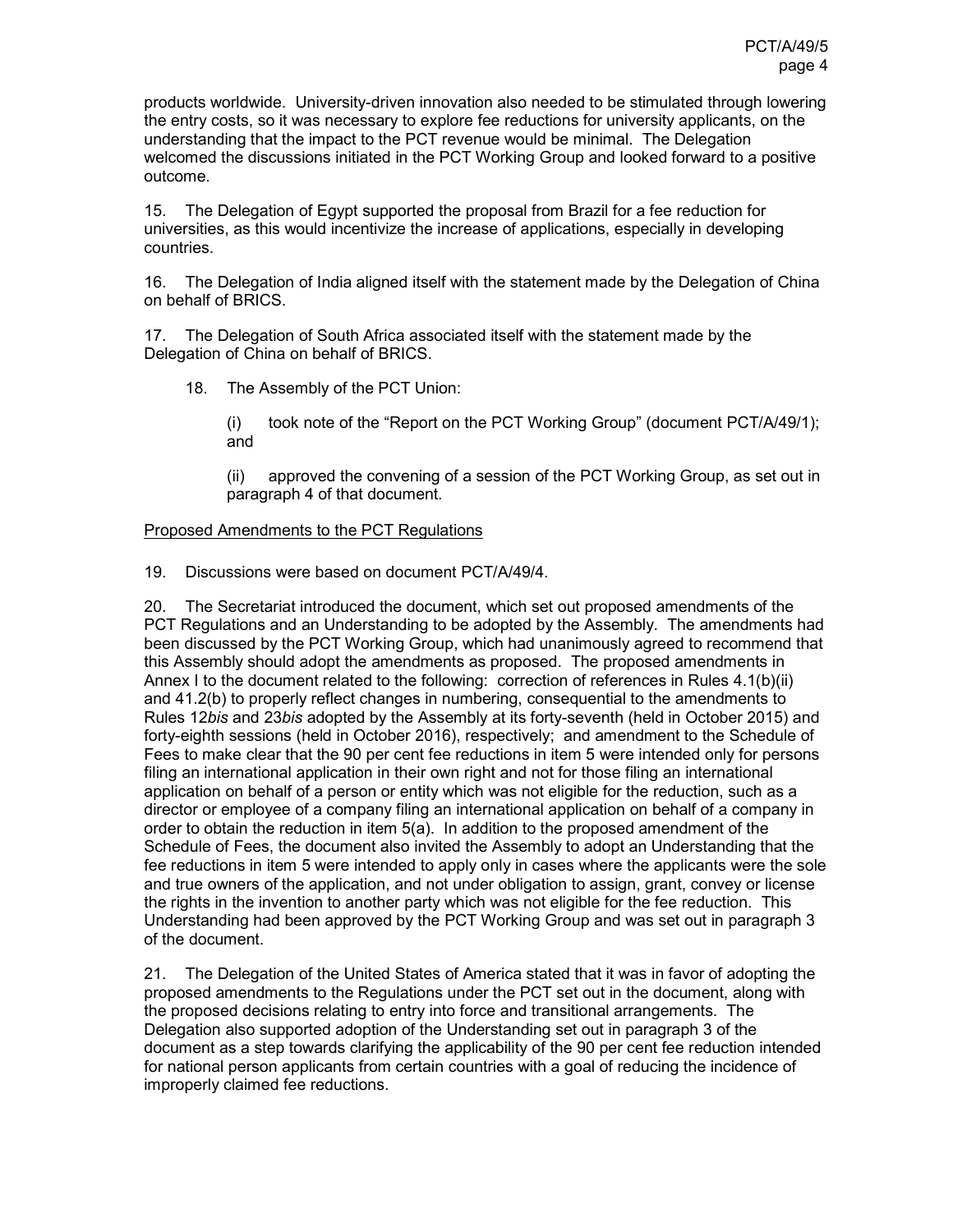22. The Assembly of the PCT Union:

(i) adopted the proposed amendments to the Regulations under the PCT set out in Annex I to document PCT/A/49/4, and the proposed decision set out in paragraph 6 of document PCT/A/49/4 relating to entry into force and transitional arrangements; and

(ii) adopted the Understanding set out in paragraph 3 of document PCT/A/49/4 with effect from October 11, 2017.

23. For ease of reference, Annex I to this report contains a "clean" version of the PCT Regulations as amended by the decision set out in paragraph 22(i), above; Annex II to this report contains the decision relating to the entry into force and transitional arrangements referred to in paragraph 22(i), above, and the Understanding referred to in paragraph 22(ii), above.

Appointment of the Intellectual Property Office of the Philippines as an International Searching and Preliminary Examining Authority under the PCT

24. Discussions were based on document PCT/A/49/3.

25. The Chair referred to the thirtieth session of the PCT Committee for Technical Cooperation in May 2017, which had unanimously agreed to recommend to the Assembly that the Intellectual Property Office of the Philippines (IPOPHL) be appointed as an International Searching and Preliminary Examining Authority under the PCT, as stated in paragraph 4 of the document.

26. The Delegation of the Philippines presented the application of IPOPHL for appointment as an International Searching and Preliminary Examining Authority under the PCT, as had been endorsed by the PCT Committee for Technical Cooperation at its thirtieth session in May 2017. The Delegation stated that the Philippines was strategically located at the gateway of Asia and had a highly literate population of 104 million, whose capabilities and competences were recognized over the entire spectrum of professions. The country was home to 2,180 colleges and universities and top multinational corporations conducting robust research and development activities. The appointment of IPOPHL as an International Searching and Preliminary Examining Authority complemented government policy of mainstreaming science, technology and innovation platforms across national and local development agendas and would help to further foster research and development. It also fitted into the Philippine Development Plan 2017-2022 towards a global competitive knowledge economy. Currently, there were 152 PCT Contracting States and the membership was expected to increase in the years to come, which would present considerable demand in international work. Asia accounted for 43.5 per cent of PCT applications in 2015, and the South East Asia region had registered continuous growth in recent years, which translated to higher demand for international PCT work. With about 70 years of search and examination experience, IPOPHL was well-placed to assist the system in responding to this increasing demand. As the technical information of the application had been reviewed and considered by the PCT Committee for Technical Cooperation in May, the Delegation wished to briefly outline the institutional capacity to be designated as an International Searching Authority and International Preliminary Examining Authority pursuant to the PCT Regulations, which IPOPHL had achieved with utmost diligence for the past four years. First, IPOPHL had the sufficient technical and manpower to carry out search and examination in the required technical fields, pursuant to Rule 34 of the PCT Regulations. Second, the patent examiners at IPOPHL used comprehensive commercial and publicly accessible databases covering patent and non-patent science and engineering databases for search and examination, which collectively covered the PCT minimum documentation and more. Third, a comprehensive quality management system, namely in-process quality check, ISO 9001:008 and an internal patent quality review system (PQRS),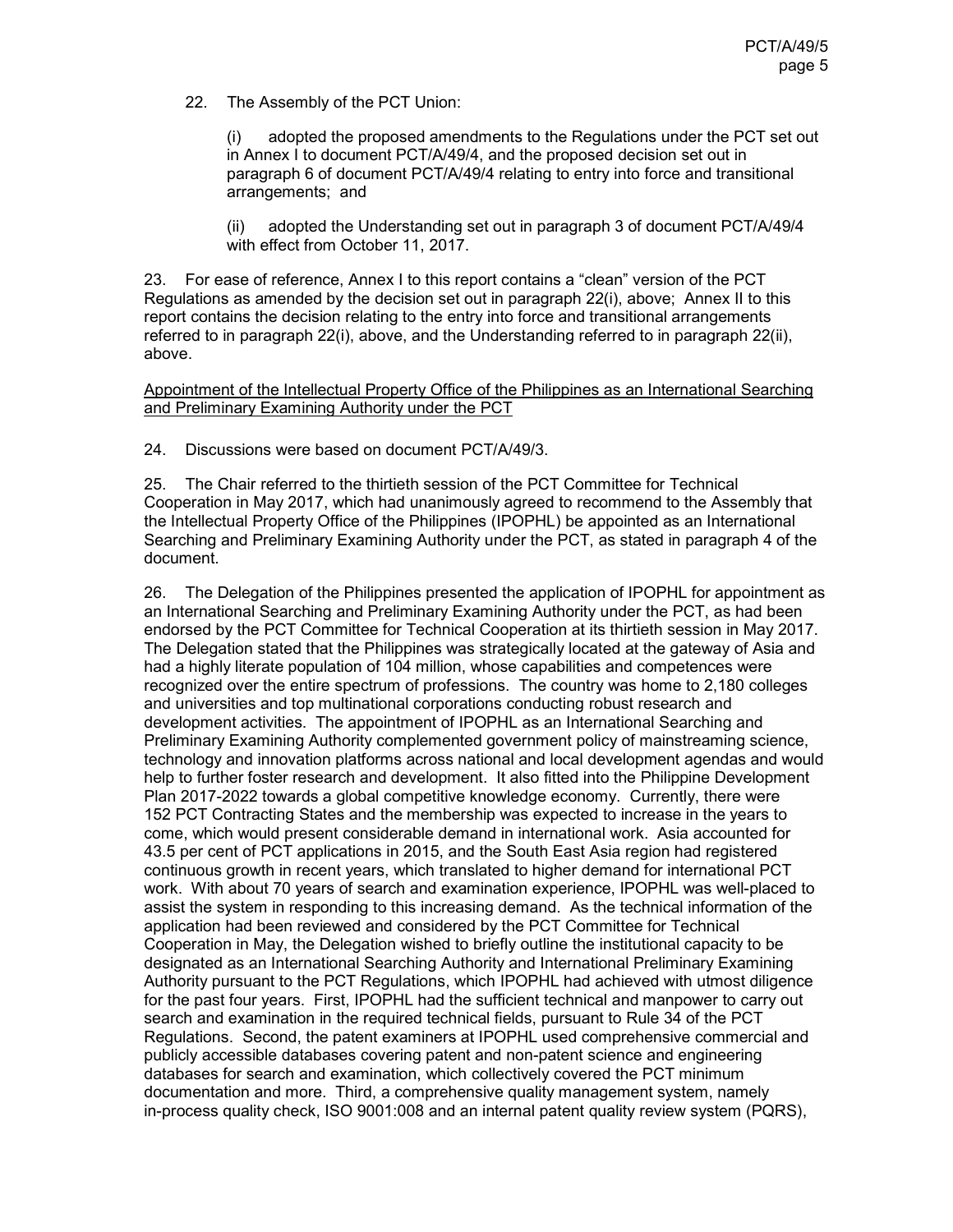exceeded the common rules of international search and preliminary examination defined by Chapter 21 of the PCT International Search and Preliminary Examination Guidelines. And fourth, the recommendations by the Japan Patent Office (JPO) and IP Australia as existing International Searching and Preliminary Examination Authorities with regard to the appointment of IPOPHL, which had been made at the thirtieth session of the PCT Committee for Technical Cooperation. On this note, the Delegation expressed utmost gratitude for JPO and IP Australia for their support and guidance in its preparations for the appointment and was pleased that both Offices had expressed their willingness and interest in continuing to assist IPOPHL in the years ahead. In addition, the Delegation expressed appreciation for other bilateral partners, such as the United States Patent and Trademark Office (USPTO) and the Intellectual Property Office of Singapore (IPOS), for their support. It was this spirit of cooperation and partnership within the PCT Union that had encouraged the Philippines to take a larger role in the PCT System. In addition, the Delegation thanked the Secretariat for its assistance in the process. In sum, if appointed as an International Searching and Preliminary Examination Authority, IPOPHL would positively contribute to the PCT System as follows: first, by greatly helping to address the demand for PCT work, particularly the increasing volume of applications, by providing quality and timely services; second, by serving as a strategic partner of other International Searching and Preliminary Examining Authorities in the region, specifically the Intellectual Property Office of Singapore; third, by acting as a strategic link in the PCT System in the growing Asian market, by promoting the system in Asia, particularly to individual applicants, start-up companies and the new breed of innovators in the region, as well as by providing a platform to use the PCT System for the expanding network of 85 Technology and Innovation Support Centers in the region; and fourth, by laying down the necessary institutional structure in the region to pave the way for increasing the use of the IP system for developing and emerging economies.

27. The Delegation of Australia stated that IP Australia had a longstanding and constructive relationship with IPOPHL, which had been reinforced over recent years by collaboration on the Regional Patent Examiner Training Program. The Philippines had been a Contracting State of the PCT since 2001 and had considerable experience of the PCT. The Delegation noted that the application of IPOPHL for appointment as an International Searching and Preliminary Examination Authority underpinned policies aimed at the development of innovation and prosperity in the Philippines. This, in turn, could encourage increased use of the international patent system in the Asian region and potentially add value to the network of existing International Authorities. The Delegation noted that IPOPHL had further strengthened its operations recently by adding searching tools, such as the Scientific and Technical Information Network (STN) and by trialing the EPOQUE-Net query services, and the Delegation was confident that the search and examination carried out by IPOPHL as an International Search and Preliminary Examination Authority would be consistent with the ideals of the PCT. As part of the longstanding and cooperative relationship with the Philippines, IP Australia looked forward to providing further ongoing assistance to IPOPHL to help with the transition required to become an operational International Searching and Preliminary Examining Authority. IP Australia was pleased to have been involved in the journey with IPOPHL leading up to the appointment and the Delegation wished IPOPHL all the best in this endeavor going forward.

28. The Delegation of Japan stated that, as one of the International Authorities that had assessed the eligibility of IPOPHL to be appointed as an International Searching Authority and International Preliminary Examining Authority, it fully supported the appointment of IPOPHL. The close cooperation in the field of Intellectual Property between the JPO and IPOPHL went back a long time, and had involved a wide range of activities, such as development of human resources and automation of processes. As part of cooperation with IPOPHL in the PCT, the JPO had used not only the WIPO Japan Funds-in-Trust but had also signed a bilateral Memorandum of Cooperation with IPOPHL. The JPO had conducted an assessment of IPOPHL in an objective manner on various aspects to determine whether IPOPHL met the minimum requirements, in line with the PCT Rules 36.1 and 63.1. The result of this assessment had been included in Appendix 3 of the Annex to document PCT/CTC/30/2 Rev., which concluded that IPOPHL met the minimum requirements under the relevant PCT Rules on the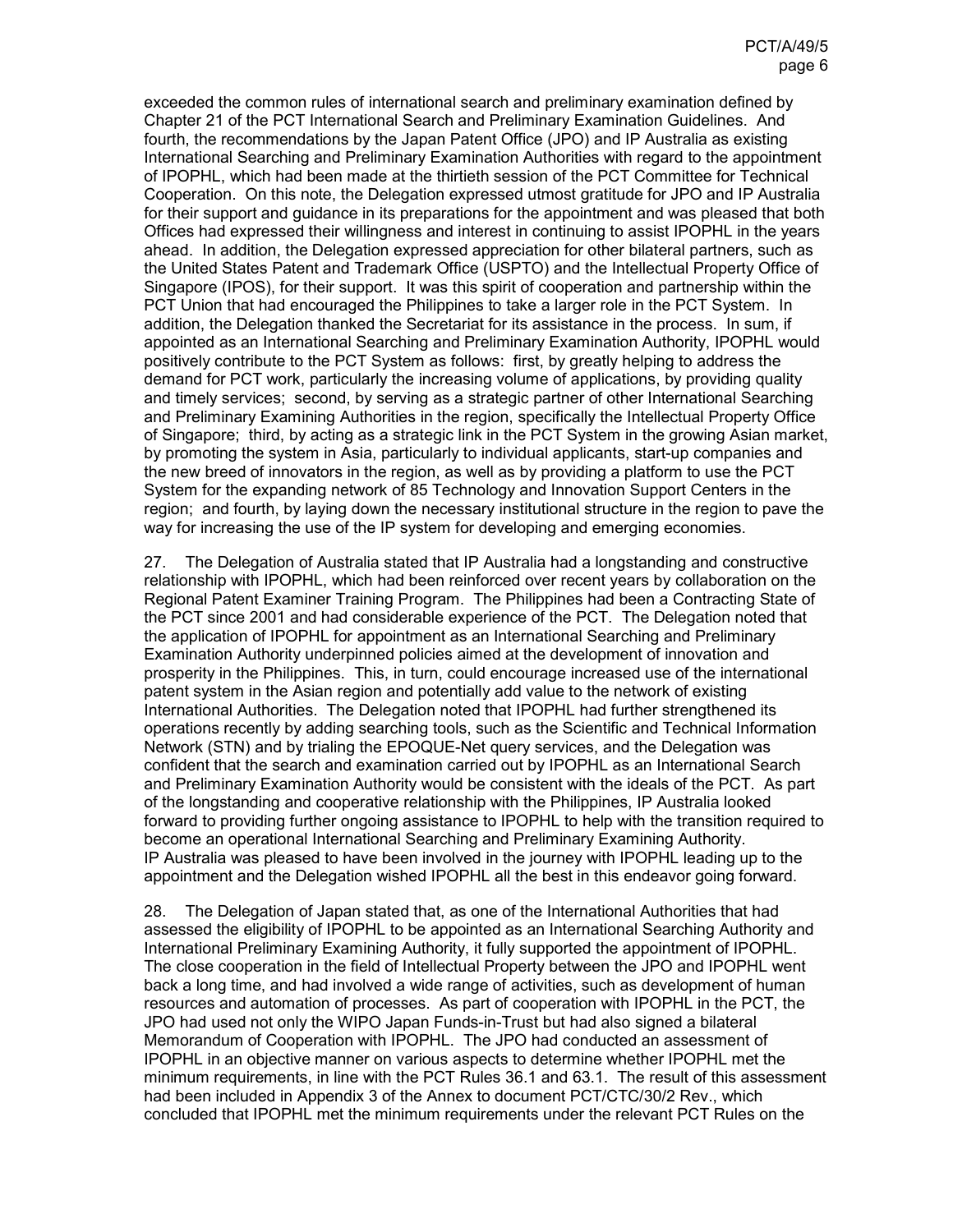assumption that it would have examiners with sufficient capability to conduct searches and would have access to some non-patent document databases by the time the PCT Assembly was held in October 2017. IPOPHL had advised the JPO that this requirement had already been met. The Delegation concluded by congratulating IPOPHL on its effort to strengthen its capabilities as an International Searching and Preliminary Examining Authority and wished that the PCT System would develop further with the appointment of the IPOPHL as an International Searching and Preliminary Examining Authority. The JPO would continue to be committed to assisting IPOPHL in its operations as a competent International Searching and Preliminary Examining Authority.

29. The Delegation of the Republic of Korea stated that the PCT Committee for Technical Cooperation had reviewed the application for IPOPHL to be appointed as an International Searching Authority and International Preliminary Examining Authority and had determined that the minimum criteria for appointment had been sufficiently met. The Delegation therefore agreed with the appointment.

30. The Delegation of Oman stated that it supported the appointment of IPOPHL as an International Searching and Preliminary Examining Authority under the PCT. The Delegation considered that this was an important step forward to meet the growing number of PCT applications in Asia, which had witnessed a 43 per cent increase in recent times.

31. The Delegation of Singapore reiterated its support for the application of IPOPHL to become an International Searching Authority and International Preliminary Examining Authority under the PCT. Through close bilateral and regional cooperation with IPOPHL, the Delegation was confident that IPOPHL would be capable of discharging its duties as an International Searching and Preliminary Examining Authority. The Delegation believed that having another International Authority in the region would be synergistic with efforts to improve quality and efficiency of patents in the region. The Delegation therefore supported the application and looked forward to the continued contribution by IPOPHL to the PCT System.

32. The Delegation of Ukraine expressed its support for the appointment of IPOPHL as an International Searching Authority and International Preliminary Examining Authority under the PCT, wished it success in this work and also indicated its wish for further close cooperation.

33. The Delegation of the United States of America joined with the other delegations in their support for the appointment of IPOPHL as an International Searching Authority and International Preliminary Examining Authority under the PCT and looked forward to IPOPHL beginning operations in this capacity soon.

34. The Delegation of Brazil expressed its support for the appointment of IPOPHL as an International Searching Authority and International Preliminary Examining Authority under the PCT.

35. The Delegation of Austria joined with the other delegations in expressing support for the appointment of IPOPHL as an International Searching Authority and International Preliminary Examining Authority under the PCT. The Austrian Patent Office looked forward to cooperating with IPOPHL as a member of the family of PCT International Authorities.

36. The Delegation of Egypt expressed its support for the appointment of IPOPHL as an International Searching Authority and International Preliminary Examining Authority under the PCT.

37. The Delegation of Indonesia joined the other delegations in expressing support for the appointment of IPOPHL as an International Searching Authority and International Preliminary Examining Authority under the PCT.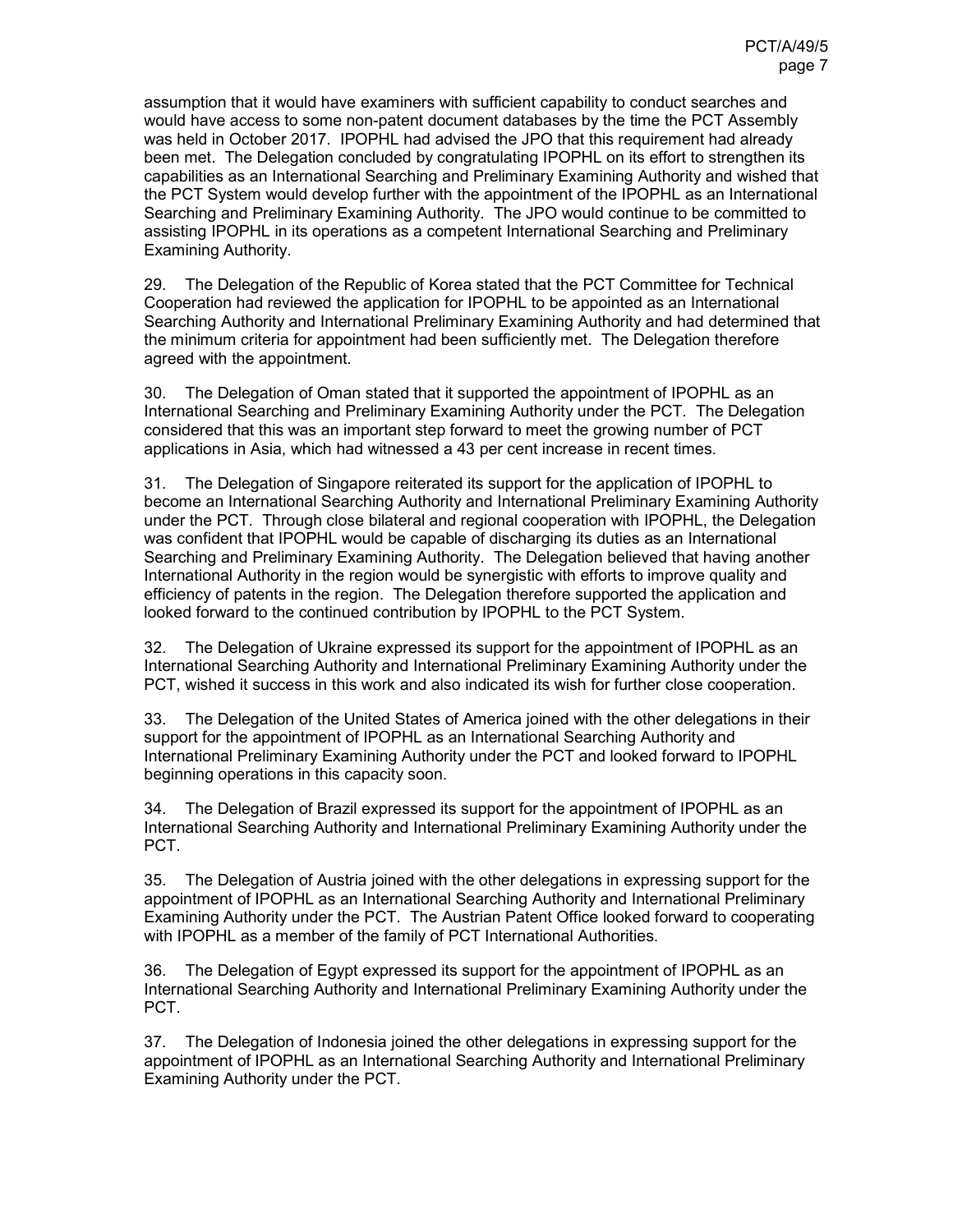38. The Assembly of the PCT Union, in accordance with Articles 16(3) and 32(3) of the PCT:

(i) heard the Representative of the Intellectual Property Office of the Philippines and took into account the advice of the PCT Committee for Technical Cooperation set out in paragraph 4 of document PCT/A/49/3;

(ii) approved the text of the draft Agreement between the Intellectual Property Office of the Philippines and the International Bureau set out in the Annex to document PCT/A/49/3; and

(iii) appointed the Intellectual Property Office of the Philippines as an International Searching Authority and International Preliminary Examining Authority with effect from the entry into force of the Agreement until December 31, 2027.

39. The Delegation of the Philippines stated that it was honored and humbled by the decision of the Assembly to appoint IPOPHL as an International Searching and Preliminary Examining Authority. The journey to becoming an International Authority had been truly challenging and fulfilling. IPOPHL had been diligently working on necessary institutional and organizational preparations to ensure that it had met, and in certain aspects exceeded, the minimum requirements for designation. The appointment was a significant milestone, not only for IPOPHL, but for the Philippines as well. The Philippines National Development Plan aimed to transform the Philippines into a knowledge-driven and innovative society, and the appointment by the Assembly would complement research and innovation activities in the country, and in the South East Asian region. The Delegation expressed extreme gratitude and profound appreciation to its partner Offices, IP Australia and the JPO, for their invaluable assistance and collaboration, providing guidance and support in the process. The generosity of both Offices in sharing their wealth of experience, efficient practices and policies had greatly benefited IPOPHL during the whole process. IPOPHL was also greatly inspired by their positive and constructive engagement to further enhance capacity and competence in the future, and it was reassuring to know that both Offices had committed to continue working with IPOPHL in benchmarking international operations and building of capacities and competencies as an International Searching and Preliminary Examining Authority. The Delegation also thanked the USPTO for its support, assistance and helpful insights, and conveyed its gratitude to IPOS for its statement of support and encouragement. As the first International Searching and Preliminary Examining Authority in the South East Asian region, support from Singapore had been of utmost importance. The Delegation also thanked the Delegations from the Republic of Korea, Oman, Ukraine, Brazil, Austria, Egypt and Indonesia for their statements of support. In addition, the Delegation conveyed its appreciation to the Secretariat at the International Bureau for its valuable assistance and support, and to the Chair of the PCT Working Group and PCT Committee for Technical Cooperation. In closing, the Delegation looked forward to working with other International Searching and Preliminary Examining Authorities and all PCT Contracting States in ensuring an efficient patent system.

40. The Director General, on behalf of the International Bureau, congratulated the Delegation of the Philippines on the appointment of IPOPHL as an International Searching and Preliminary Examining Authority under the PCT, and looked forward to the commencement of operations and working with IPOPHL in its new capacity.

# Extension of Appointment of the International Searching and Preliminary Examining Authorities

41. Discussions were based on documents PCT/A/49/2 and PCT/A/49/2 Corr.

42. The Chair referred to the thirtieth session of the PCT Committee for Technical Cooperation in May 2017, which had unanimously agreed to recommend to the Assembly the extension of the appointment of all national Offices and intergovernmental organizations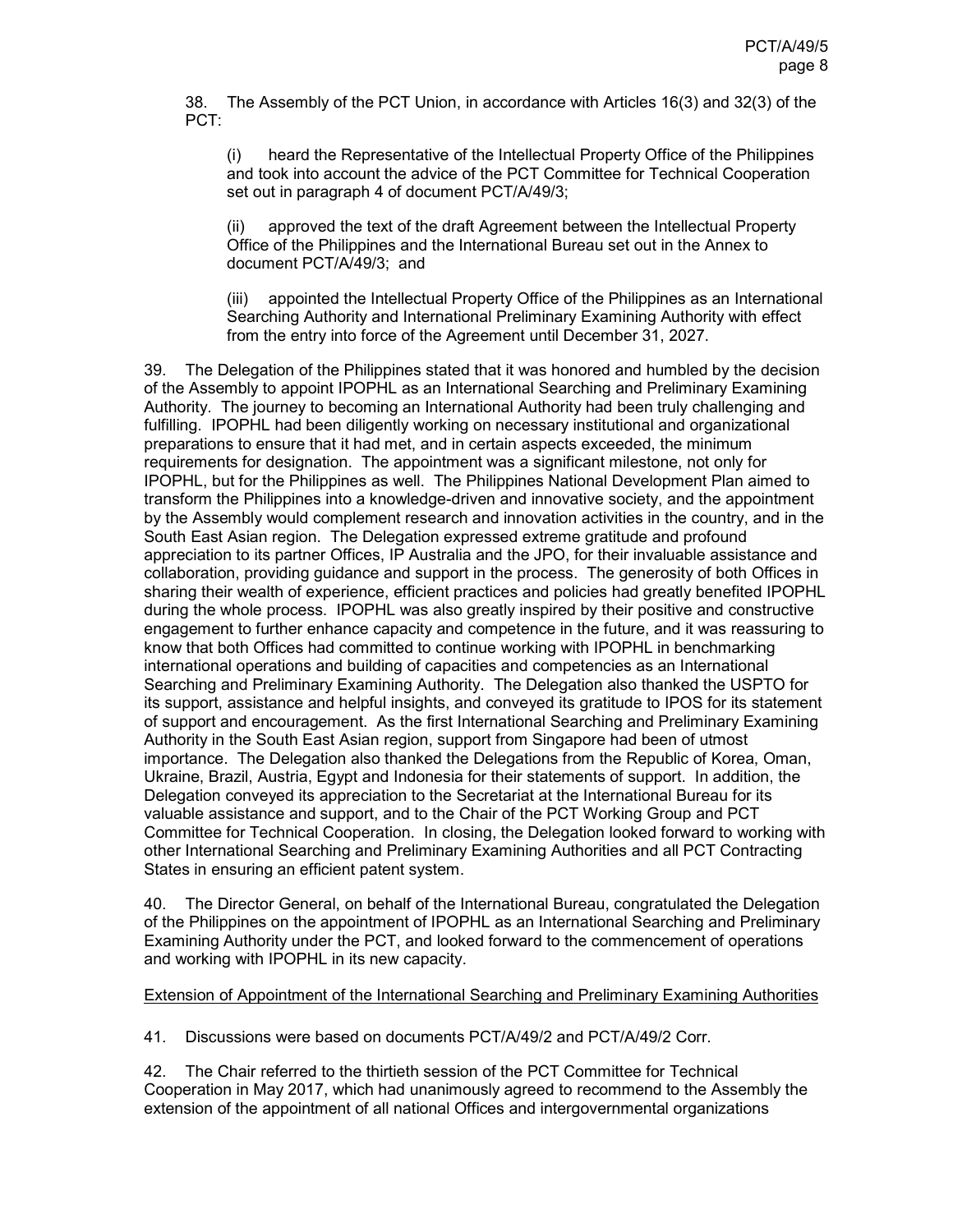currently acting as International Searching and Preliminary Examining Authorities under the PCT, as stated in paragraph 4 of the document. The Chair explained that the Australian Patent Office and the Canadian Commissioner of Patents had informed the International Bureau that they would be unable to complete their respective national processes for approval of their new agreements with the International Bureau in relation to their operation as an International Searching and Preliminary Examining Authority before the expiry of their existing agreements on December 31, 2017. Consequently, the document proposed that, in addition to approving the extension of appointment of these two Authorities until December 31, 2027, also to approve the extension of the existing agreements of both Authorities for a period of up to one year, pending ratification of the new agreements. The Chair concluded by stating that all International Authorities had presented a detailed application for their extension of appointment, which had been considered by the PCT Committee for Technical Cooperation when giving its favorable advice to the Assembly. The Chair therefore suggested that the statements made by the International Authorities during the thirtieth session of the PCT Committee for Technical Cooperation should be considered as having already been "heard" by the Assembly in accordance with the procedures for extension of appointment as an International Searching Authority and International Preliminary Examining Authority under PCT Articles 16(3)(e) and 32(3), respectively.

43. The Assembly of the PCT Union, in accordance with Articles 16(3) and 32(3) of the PCT:

(i) heard the Representatives of the International Authorities and took into account the advice of the PCT Committee for Technical Cooperation set out in paragraph 4 of document PCT/A/49/2:

(ii) approved the text of the draft agreements between the International Authorities and the International Bureau set out in Annexes I to XXII of document PCT/A/49/2 (as modified by document PCT/A/49/2 Corr.); and

extended the appointment of the present International Searching and Preliminary Examining Authorities until December 31, 2027.

[Annexes follow]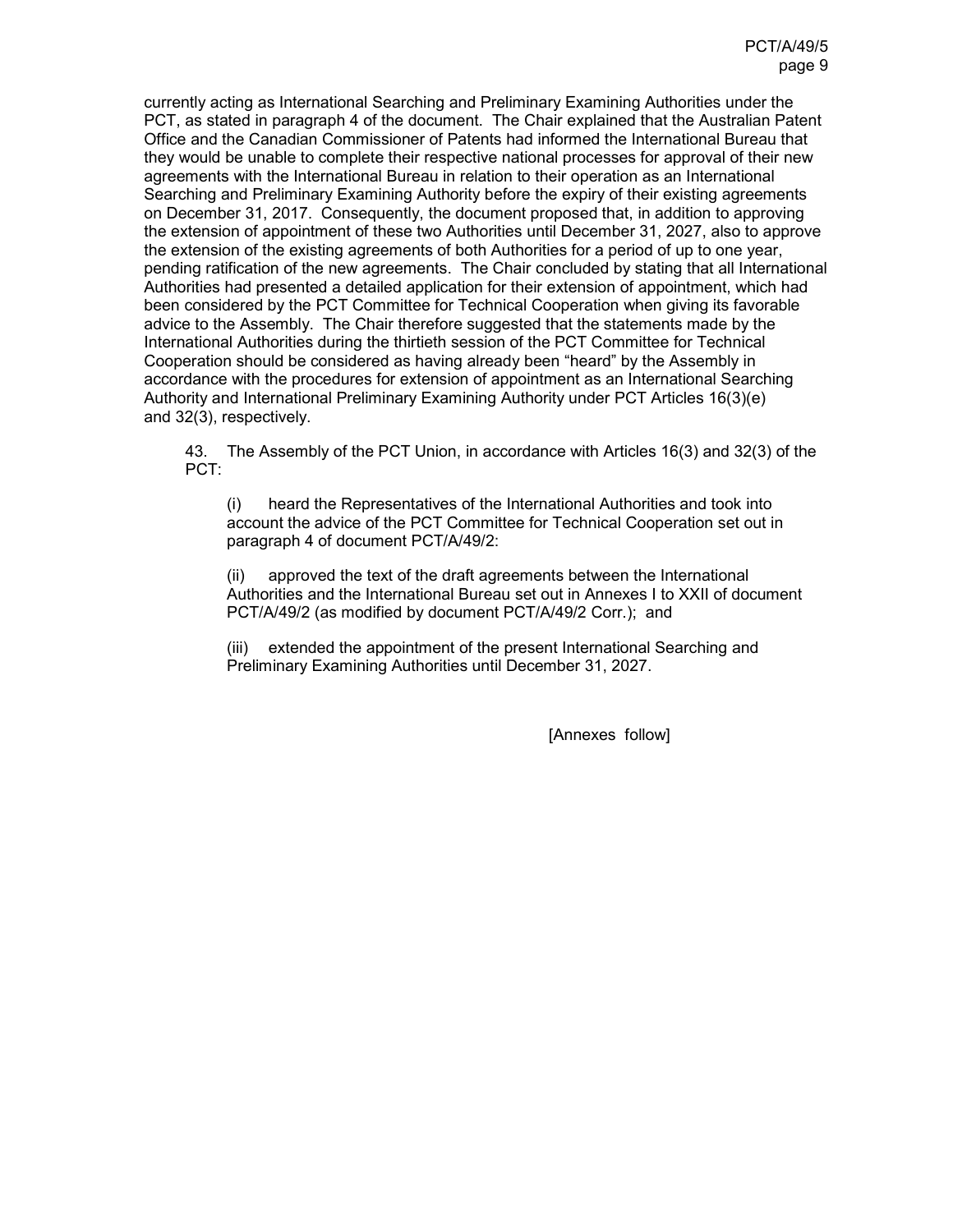# AMENDMENTS TO THE PCT REGULATIONS TO ENTER INTO FORCE ON JULY 1, 2018

# TABLE OF CONTENTS

| Rule 41 Taking into Account Results of Earlier Search and Classification  3 |                                                                                         |
|-----------------------------------------------------------------------------|-----------------------------------------------------------------------------------------|
|                                                                             |                                                                                         |
|                                                                             |                                                                                         |
|                                                                             | 41.2 Taking into Account Results of Earlier Search and Classification in Other Cases  3 |
|                                                                             |                                                                                         |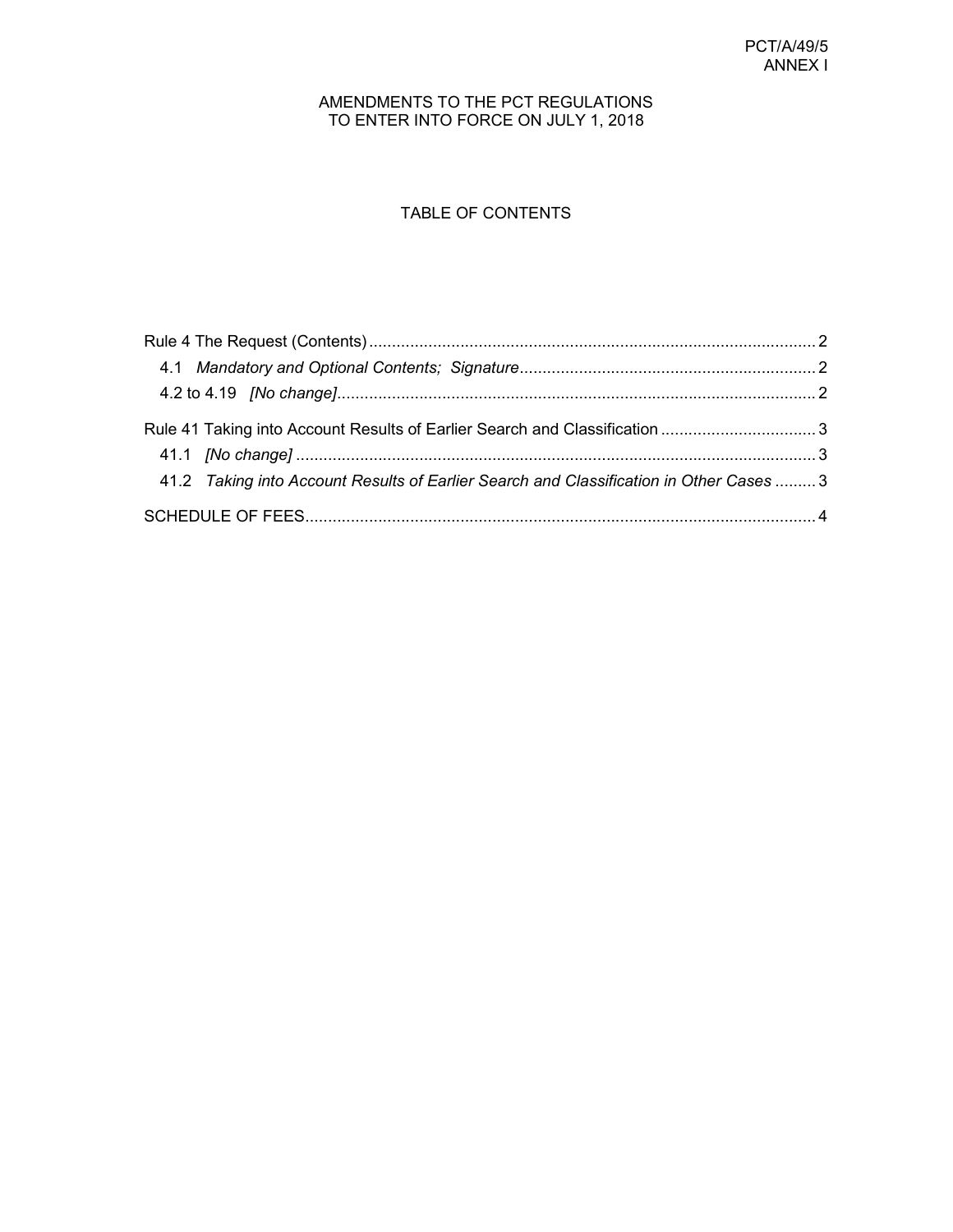# **Rule 4**

#### **The Request (Contents)**

4.1 *Mandatory and Optional Contents; Signature*

- (a) [No change]
- (b) The request shall, where applicable, contain:
	- (i) a priority claim, or
	- (ii) indications relating to an earlier search as provided in Rules 4.12(i) and 12*bis*.1(b)

and (d),

- (iii) a reference to a parent application or parent patent,
- (iv) an indication of the applicant's choice of competent International Searching

Authority.

(c) and (d) [No change]

4.2 to 4.19 *[No change]*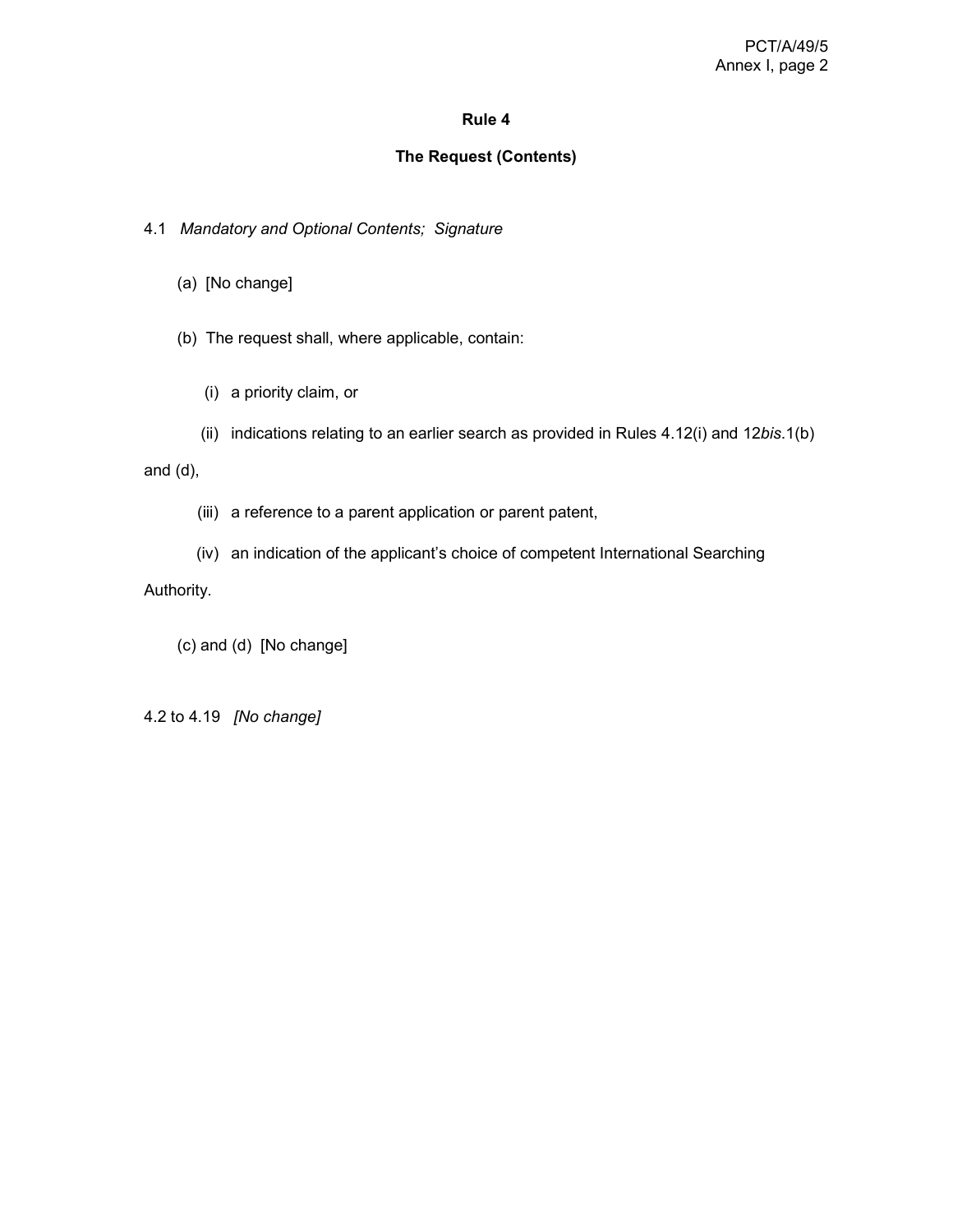#### **Rule 41**

#### **Taking into Account Results of Earlier Search and Classification**

41.1 *[No change]*

41.2 *Taking into Account Results of Earlier Search and Classification in Other Cases*

(a) [No change]

 (b) Where the receiving Office has transmitted to the International Searching Authority a copy of the results of any earlier search or of any earlier classification under Rule 23*bis*.2(a) or (c), or where such a copy is available to the International Searching Authority in a form and manner acceptable to it, for example, from a digital library, the International Searching Authority may take those results into account in carrying out the international search.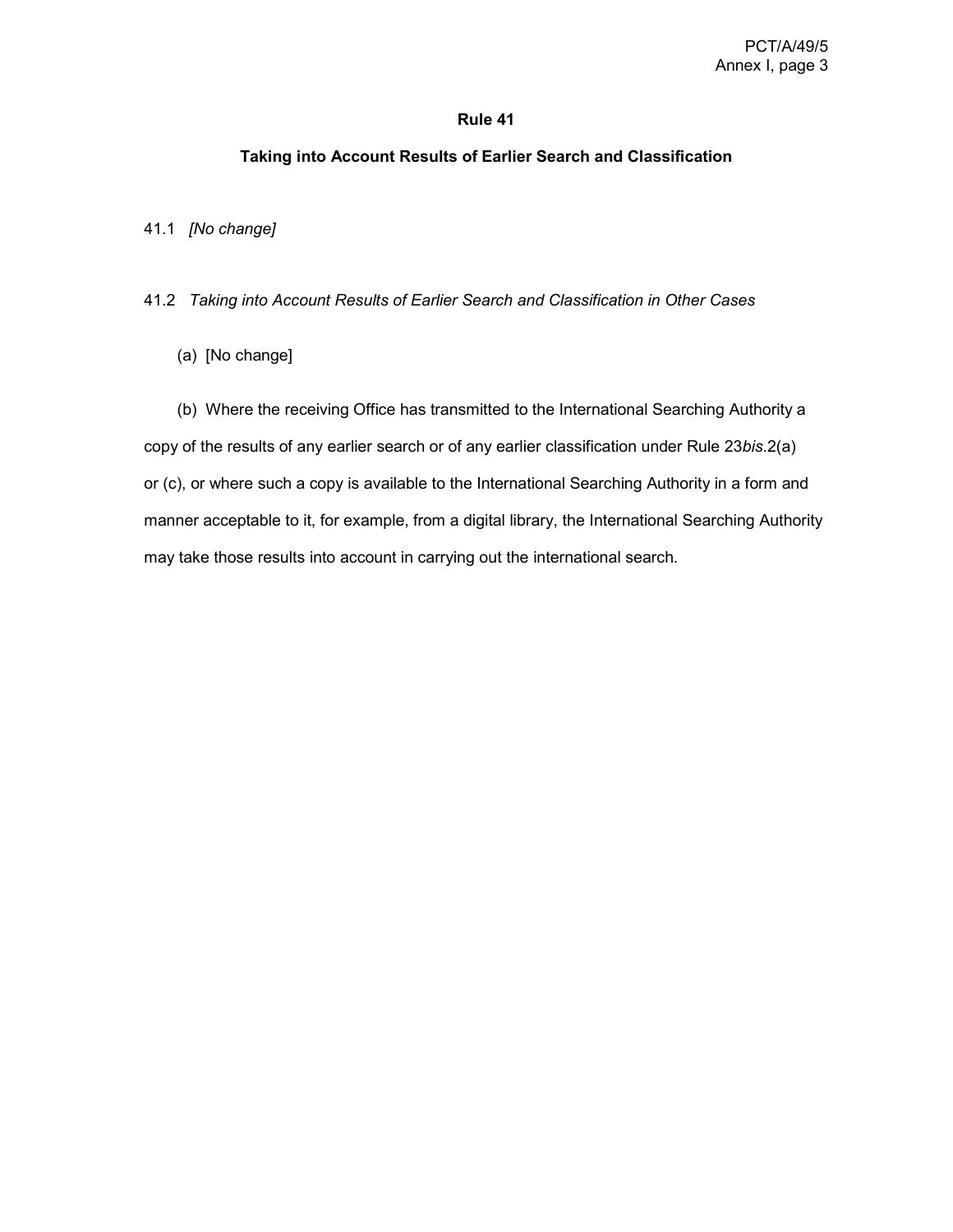#### **SCHEDULE OF FEES**

#### **Fees** Amounts **Amounts**

1. to 3. [No change]

#### **Reductions**

4. [No change]

5. The international filing fee under item 1 (where applicable, as reduced under item 4), the supplementary search handling fee under item 2 and the handling fee under item 3 are reduced by 90% if the international application is filed by:

 (a) [No change] an applicant who is a natural person and who is a national of and resides in a State that is listed as being a State whose per capita gross domestic product is below US\$ 25,000 (according to the most recent 10-year average per capita gross domestic product figures at constant 2005 US\$ values published by the United Nations), and whose nationals and residents who are natural persons have filed less than 10 international applications per year (per million population) or less than 50 international applications per year (in absolute numbers) according to the most recent five-year average yearly filing figures published by the International Bureau; or

 (b) [No change] an applicant, whether a natural person or not, who is a national of and resides in a State that is listed as being classified by the United Nations as a least developed country;

provided that, at the time of filing of the international application, there are no beneficial owners of the international application who would not satisfy the criteria in sub-item (a) or (b) and provided that, if there are several applicants, each must satisfy the criteria set out in either sub-item (a) or (b). The lists of States referred to in sub-items (a) and (b)<sup>1</sup> shall be updated by the Director General at least every five years according to directives given by the Assembly. The criteria set out in sub-items (a) and (b) shall be reviewed by the Assembly at least every five years.

[Annex II follows]

 $\overline{a}$ 1 *Editor's Note:* The first lists of States were published in the Gazette of February 12, 2015, page 32 (see www.wipo.int/pct/en/official\_notices/index.html).